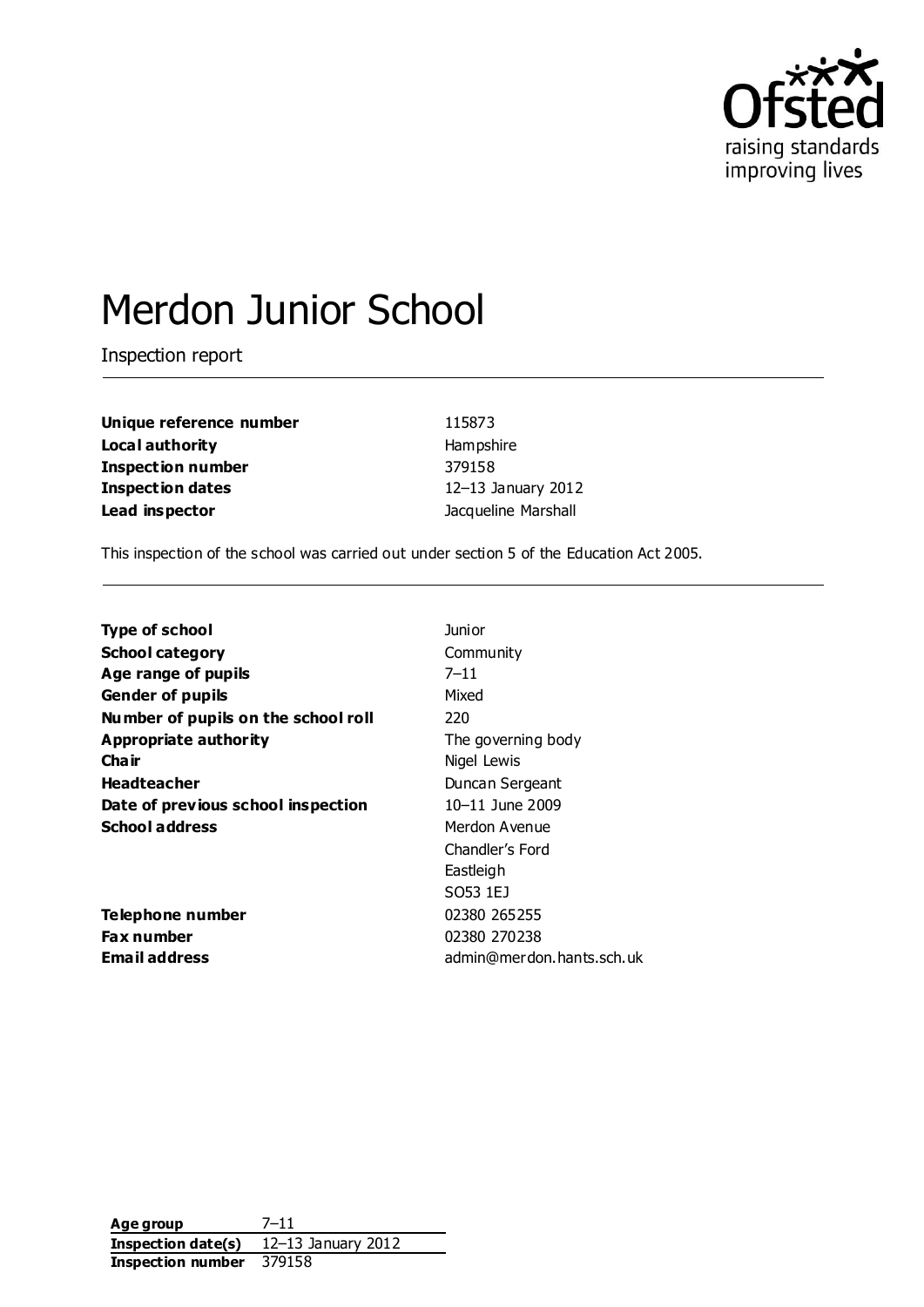

You can use Parent View to give Ofsted your opinion on your child's school. Ofsted will use the information parents and carers provide when deciding which schools to inspect and when.

You can also use Parent View to find out what other parents and carers think about schools in England. You can visit www.parentview.ofsted.gov.uk, or look for the link on the main Ofsted website: www.ofsted.gov.uk

The Office for Standards in Education, Children's Services and Skills (Ofsted) regulates and inspects to achieve excellence in the care of children and young people, and in education and skills for learners of all ages. It regulates and inspects childcare and children's social care, and inspects the Children and Family Court Advisory Support Service (Cafcass), schools, colleges, initial teacher training, work-based learning and skills training, adult and community learning, and education and training in prisons and other secure establishments. It assesses council children's services, and inspects services for looked after children, safeguarding and child protection.

Further copies of this report are obtainable from the school. Under the Education Act 2005, the school must provide a copy of this report free of charge to certain categories of people. A charge not exceeding the full cost of reproduction may be made for any other copies supplied.

If you would like a copy of this document in a different format, such as large print or Braille, please telephone 0300 123 4234, or email enquiries@ofsted.gov.uk.

You may copy all or parts of this document for non-commercial educational purposes, as long as you give details of the source and date of publication and do not alter the information in any way.

To receive regular email alerts about new publications, including survey reports and school inspection reports, please visit our website and go to 'Subscribe'.

Piccadilly Gate Store St **Manchester** M1 2WD

T: 0300 123 4234 Textphone: 0161 618 8524 E: enquiries@ofsted.gov.uk W: www.ofsted.gov.uk



© Crown copyright 2012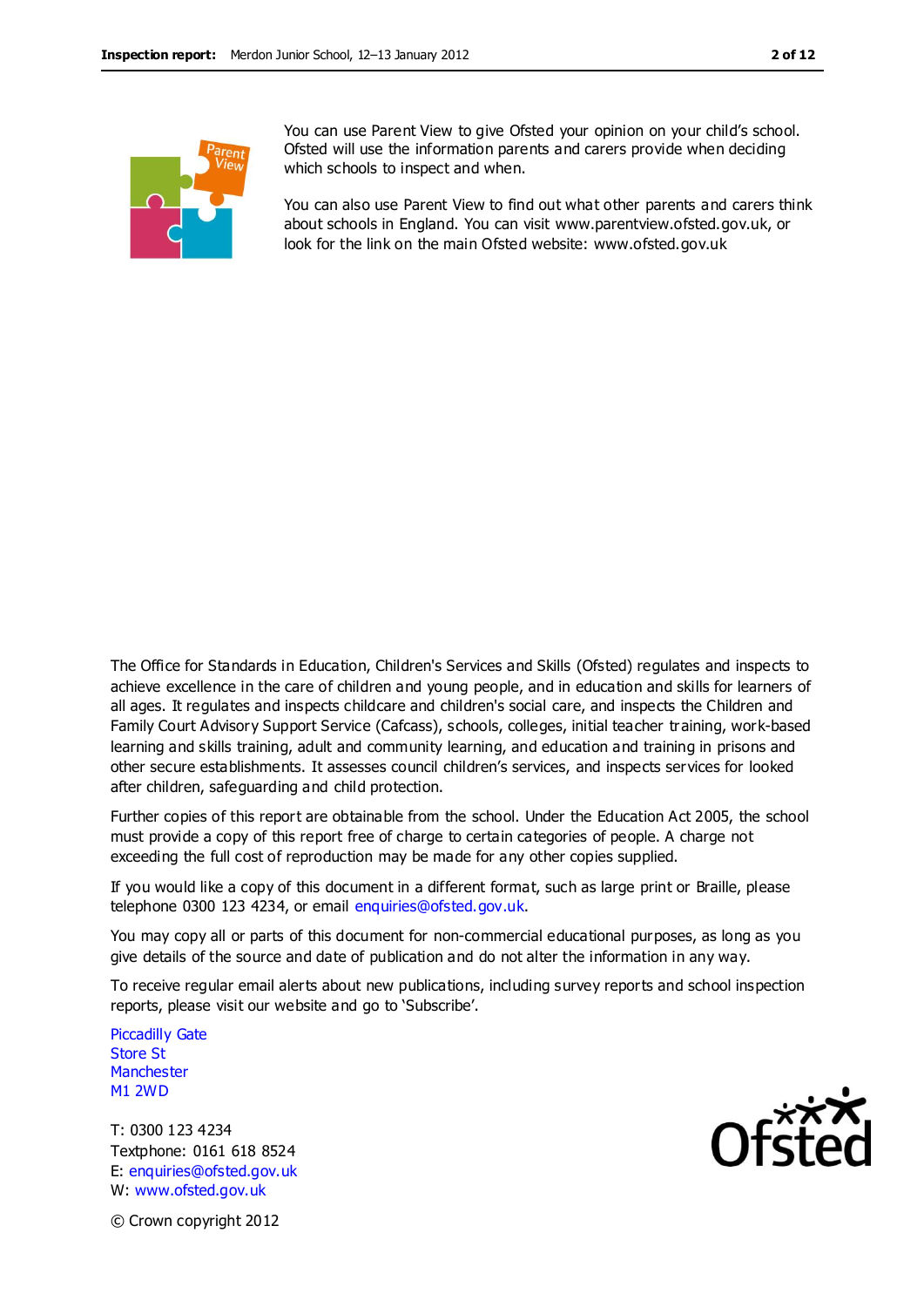## **Introduction**

| Inspection team     |                      |
|---------------------|----------------------|
| Jacqueline Marshall | Additional inspector |
| John Stewart        | Additional inspector |

This inspection was carried out with two days' notice. The inspectors visited 13 lessons, observing eight teachers and held meetings with groups of pupils, staff, school leaders and representatives of the governing body. They observed the school's work and looked at documentation, policies, including those relating to safeguarding, data on pupils' progress, attendance figures and the school's improvement planning. They scrutinised pupils' work and evaluated 126 questionnaire responses received from parents and carers, 98 from a sample of pupils and 18 from staff.

## **Information about the school**

This is an average-sized junior school. The pupils come from predominantly White British families as well as from a range of minority ethnic backgrounds. The proportion of pupils who are disabled or who have special educational needs is average and represents a range of needs. The proportion of pupils known to be eligible for free school meals is below average. A very small minority of the pupils speak English as an additional language and, of these, only a few join speaking little or no English. In 2011, the school's results in national tests exceeded the government's expected minimum.

The school has achieved a number of awards. These include Healthy School status, Sports Active Mark, Arts Mark Silver Award and the Reading Connects Award. The school has two leading teachers working with the local authority, one specialising in drama, the other in art.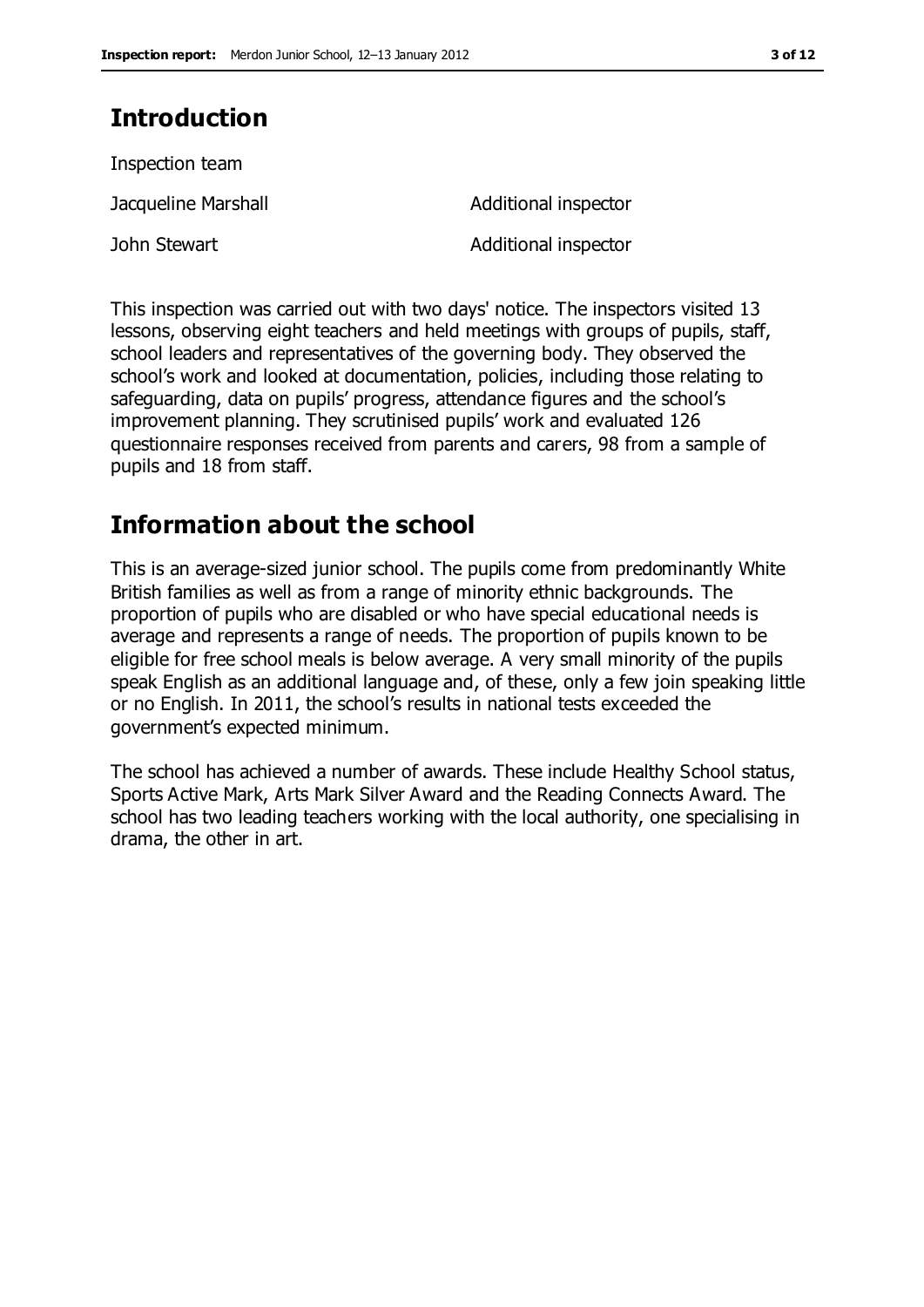## **Inspection judgements**

| <b>Overall effectiveness</b>          |  |
|---------------------------------------|--|
|                                       |  |
| <b>Achievement of pupils</b>          |  |
| <b>Quality of teaching</b>            |  |
| <b>Behaviour and safety of pupils</b> |  |
| <b>Leadership and management</b>      |  |

### **Key findings**

- In accordance with section 13 (3) of the Education Act 2005, Her Majesty's Chief Inspector is of the opinion that this school requires special measures because it is failing to give its pupils an acceptable standard of education and the persons responsible for leading, managing or governing the school are not demonstrating the capacity to secure the necessary improvement.
- Achievement is inadequate because of the slow progress many pupils make in writing and mathematics.
- **IMPROMENTED Improvements since the previous inspection in the use of assessment** information, the quality and consistency of teaching and the impact of leadership and management on pupils' achievement have been inadequate and these issues remain key priorities for the school.
- Teaching over time has failed to provide sufficient pace and level of challenge for pupils to make adequate progress in writing and mathematics.
- Leaders, until recently, have not focused with sufficient rigour on monitoring how well individual pupils are making progress, or on the quality of their learning, in order to provide timely challenge and support to bring these pupils back on track. The lack of improvement since the previous inspection demonstrates that the school does not have the capacity for sustained improvement.
- Reading is promoted well throughout the school and, as a result, pupils make at least expected and often better progress, achieving above-average standards.
- The behaviour and attitudes of the pupils are good and the school's leaders are effective in ensuring that pupils are safe and secure.
- $\blacksquare$  Pupils enjoy their time in the school and their attendance is high.
- The school enjoys strong and supportive relationships with parents and carers.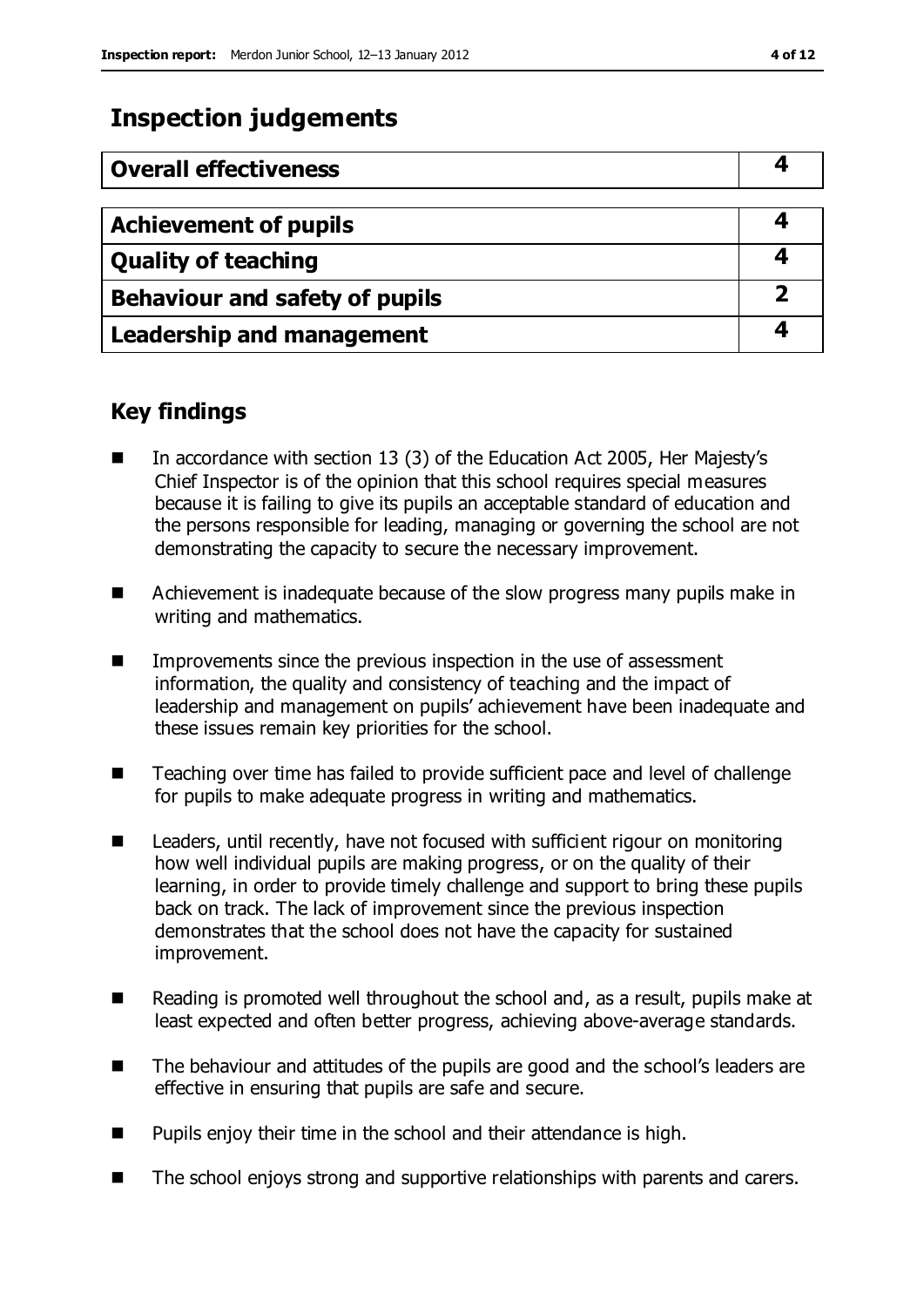## **What does the school need to do to improve further?**

- Raise attainment in writing so that it matches that in reading and ensure pupils meet the levels expected for their age by:
	- using assessment information to plan lessons that are well matched to all pupils' abilities, particularly the most able
	- reminding pupils regularly as they are learning of their individual targets,  $\equiv$ as well as those for the whole lesson
	- developing teachers' marking so pupils understand exactly what to do to improve their work and know the next steps in their learning
	- providing greater opportunities for pupils to practise the skills they have learned in literacy lessons when writing in other subjects.
- **E** Ensure pupils make at least the expected progress in English and mathematics by:
	- raising teachers' expectations of what all pupils should be able to achieve  $\equiv$
	- maintaining sufficient pace and challenge in lessons
	- checking pupils' progress regularly throughout the year so that  $\overline{\phantom{0}}$ underachieving pupils are identified quickly
	- intervening promptly in order to target support more effectively, especially for those pupils who are falling behind.
- Improve leaders' systematic monitoring and evaluation of the actions the school takes to remedy areas of weakness by:
	- ensuring improvement plans include rigorous measures of progress, tight  $\equiv$ deadlines and precise measures of success so that leaders can judge the progress the school is making
	- using assessment information effectively to set challenging targets for pupils' progress, eradicate underachievement and enable pupils to make good progress and achieve well.

## **Main report**

#### **Achievement of pupils**

Over time, pupils' attainment is broadly average. However, attainment in writing is weaker than in reading and mathematics. In reading, pupils reach above-average standards by the time they leave in Year 6. Parents and carers express a high level of satisfaction with the progress their children make and are appreciative of the efforts the school makes to involve them in their children's learning. Despite these comments, pupils' achievement, particularly in writing and mathematics, is inadequate because an above-average proportion of pupils fails to make the expected progress from their starting points. Over time, expectations of pupils' achievement have not been high enough or adjusted appropriately each year, even when some were falling behind. Consequently, underachievement in writing has built up, year on year, without being adequately tackled. Initiatives recently introduced have begun to address the issue and progress for some pupils has begun to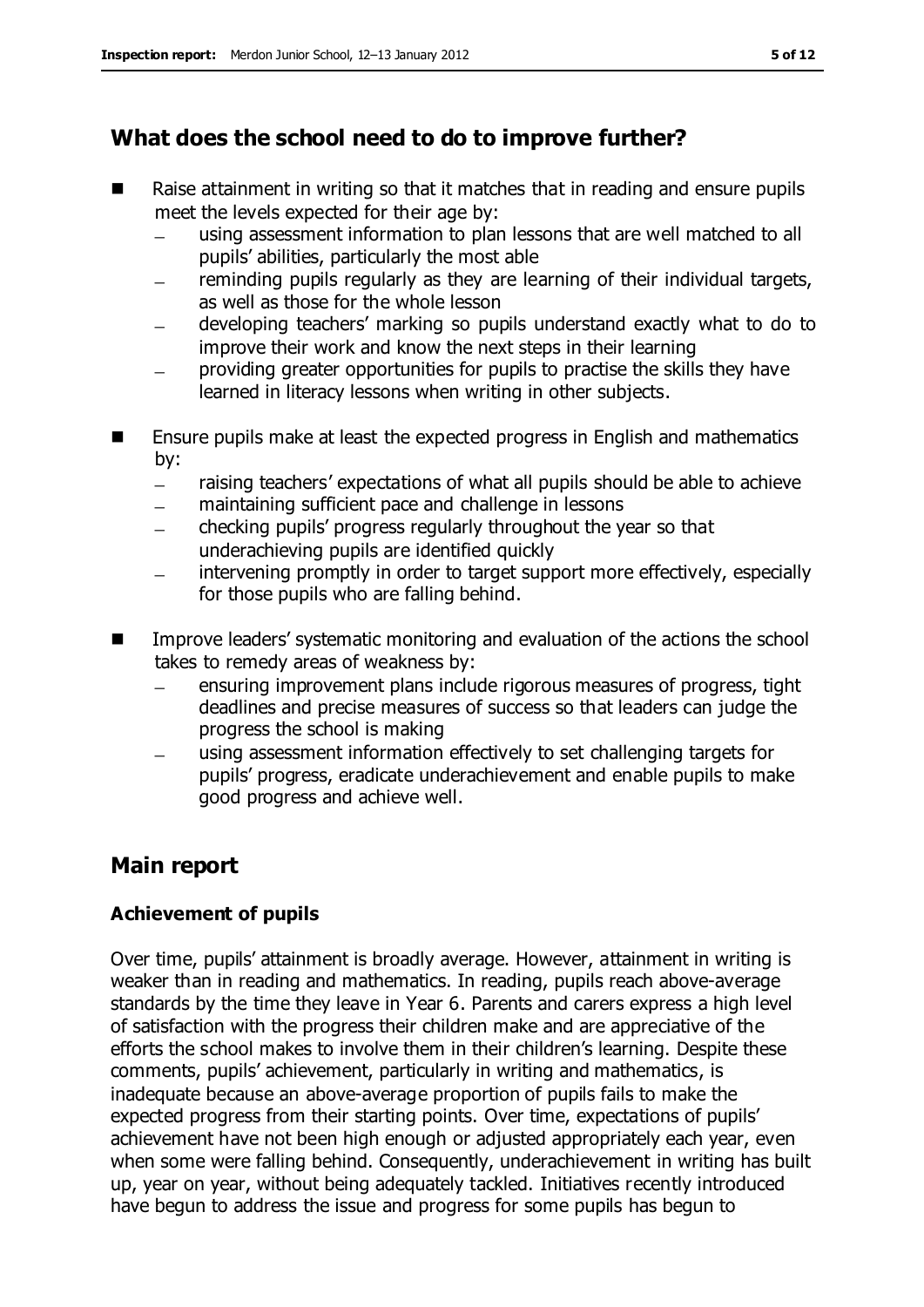accelerate because of the targeted support they now receive in lessons. However, this improving picture is not yet sufficient or consistent enough to eradicate underachievement across the school and raise standards.

In some lessons and classes progress is better and sometimes good, though this is not a consistent feature. Where learning is best, tasks are well matched to pupils' abilities and they talk eagerly about what they have learnt. In a Year 6 lower set mathematics lesson pupils spoke about what strategies they would need to solve problems using multiples and factors. Working well collaboratively, pupils explained their reasoning while ensuring they used the correct mathematical vocabulary, showing resilience in concentrating on their work. However, in too many classes learning is not planned to match closely enough the differing abilities of each group or individual to enable all pupils, including the most able, to achieve sufficiently to make up lost ground. Those pupils who are disabled or who have special educational needs make similar progress in lessons and over time to their peers. During intervention programmes that target their needs specifically, their progress accelerates as a result of the well-matched and focused support they receive.

#### **Quality of teaching**

Although good teaching was observed in several lessons during the inspection, inadequate teaching over time has led to pupils making insufficient progress from their starting points. Teachers' understanding of the needs of individual pupils based on their prior attainment has been inconsistent. This is because teachers' expectations are not always high enough and work is not sufficiently challenging, particularly for the most able. There has been a recent focus on the use of assessment information to better target pupils' learning in writing and mathematics. However, while there have been some improvements, pupils' progress has yet to improve significantly as a result.

While some teachers use assessment information well to plan and mark pupils' work this remains inconsistent across the school. Too often pupils of different abilities complete the same work or have targets which do not extend them. Opportunities to use targets effectively to help pupils to improve during lessons, and through teachers' marking, to know the next steps in their learning, are often missed. Consequently, while some pupils are unfamiliar with their targets, others were able to demonstrate to inspectors that they had already achieved theirs. Similarly, pupils are not always encouraged enough to transfer the skills they have been learning in their English lessons into their writing in other subjects, or to remember their targets whenever they write a piece of work. While most parents and carers commented positively about the quality of teaching in the school a few highlighted the lack of clarity in their children's targets and that this hampered the help they were able to give at home.

Relationships between pupils and adults are good because teachers plan interesting activities that engage and motivate them in their learning, such as the new topics from the recently introduced International Primary Curriculum (IPC). These activities also promote pupils' spiritual and cultural development well. The wide range of afterschool activities, including the highly popular Musical Theatre Club, are much appreciated by pupils, parents and carers alike. One parent commented: 'My child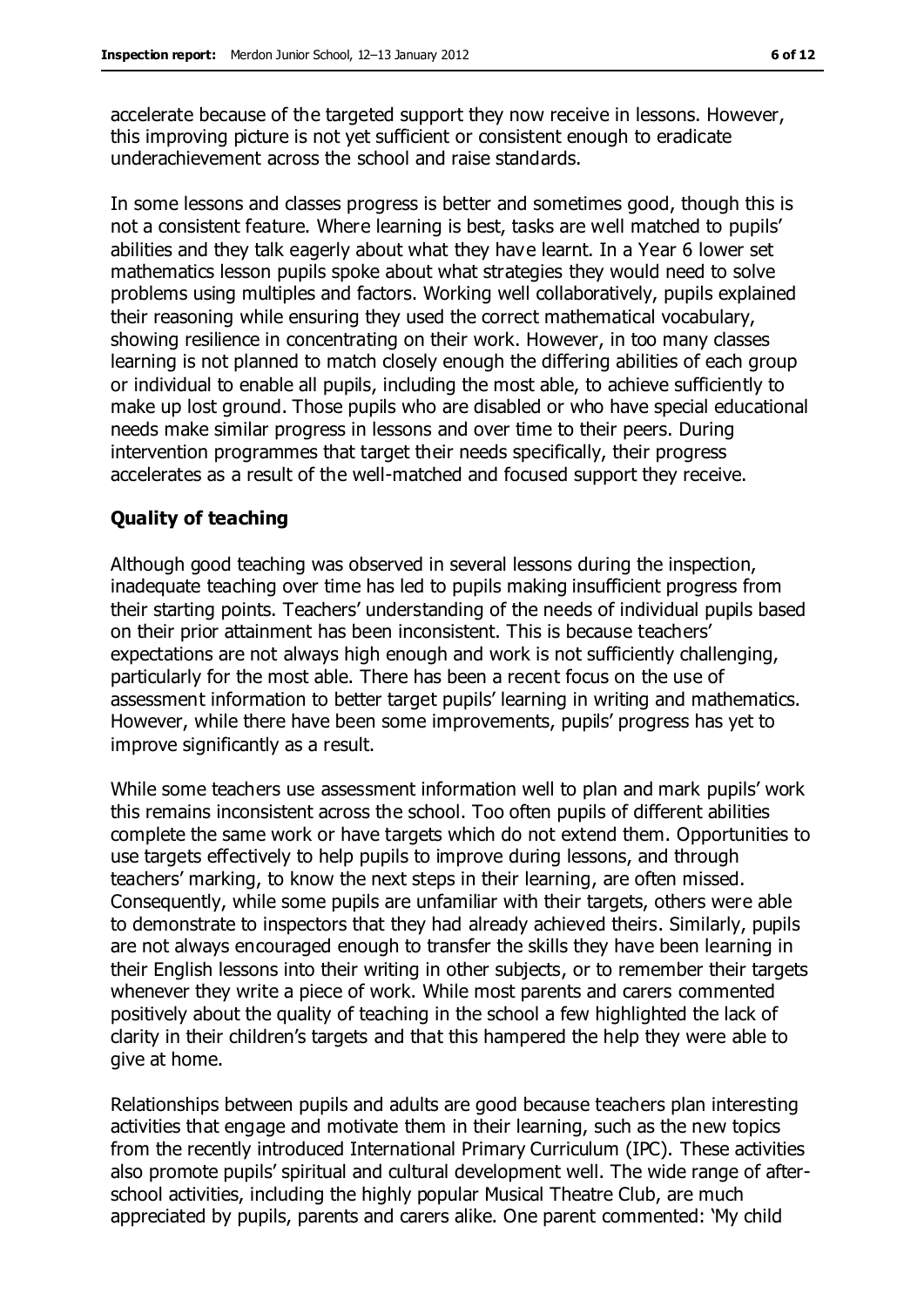has always enjoyed attending school and talks positively about all aspects and loves all activities on offer.'

#### **Behaviour and safety of pupils**

The school's positive promotion of pupils' spiritual, moral, social and cultural development is a key factor in pupils' high attendance and good behaviour. Pupils respond well to the support of adults working with them, particularly in small target groups and on a one-to-one basis. Parents and carers praise the approach of teaching staff and additional adults alike, commenting 'teachers are always helpful' and 'find a range of ways to inspire' their children to learn.

Due to the school's leaders' effective promotion of pupils' spiritual, moral, social and cultural development, pupils get on well together and show considerable support for one another, regardless of age, gender or ethnicity. Incidents of bullying are rare and pupils are keen to explain how they would deal with a range of types of bullying and know exactly who to turn to for help if they need to. The overwhelming majority of parents and carers responding to the questionnaire commented positively on how the school deals with behaviour and a very large majority of pupils agreed that behaviour is good. Initiatives such as the Civic Awards, with a focus on school and community service, also contribute positively to pupils' good moral and social development and are highly regarded by the pupils. Similarly, pupils themselves refer to the IPC values, such as resilience, displayed in classrooms, in their answers and discussions.

#### **Leadership and management**

Since the previous inspection, while some improvements have been made, leaders at all levels have not focused sufficiently rigorously on tackling the issue of pupils' slow progress or addressing the inconsistencies in teaching. Consequently, inconsistencies remain and too much teaching is inadequate. Leaders, including the governing body, have had too positive a picture of how well the school is doing. Through accurate analysis of data they have recently identified the extent of pupils' underachievement and begun to target these pupils' learning. However, there has not been enough time to eradicate inadequate progress or raise standards in writing to match those seen in reading. Despite very recent improvements to the analysis and evaluation of the school's performance the school is not yet in a position to sustain continuous improvement.

Day-to-day management of the school is efficient. Leaders have good relationships with pupils and parents and carers who express considerable satisfaction with the school. They have effectively focused on maintaining pupils' good behaviour while raising attendance. Pupils' spiritual, moral, social and cultural development is good. At a personal level, pupils are treated equally and the school is free from discrimination. However, because of the lack of challenge for pupils, particularly the most able, and their consequent underachievement, equality of opportunity is inadequate overall. The school's self-evaluation accurately identifies that there are strengths in the curriculum, including reading and the Arts. However, the curriculum is inadequate because it is not sufficiently tailored to meet individuals' needs. As a result, too many pupils are failing to make the expected progress in writing and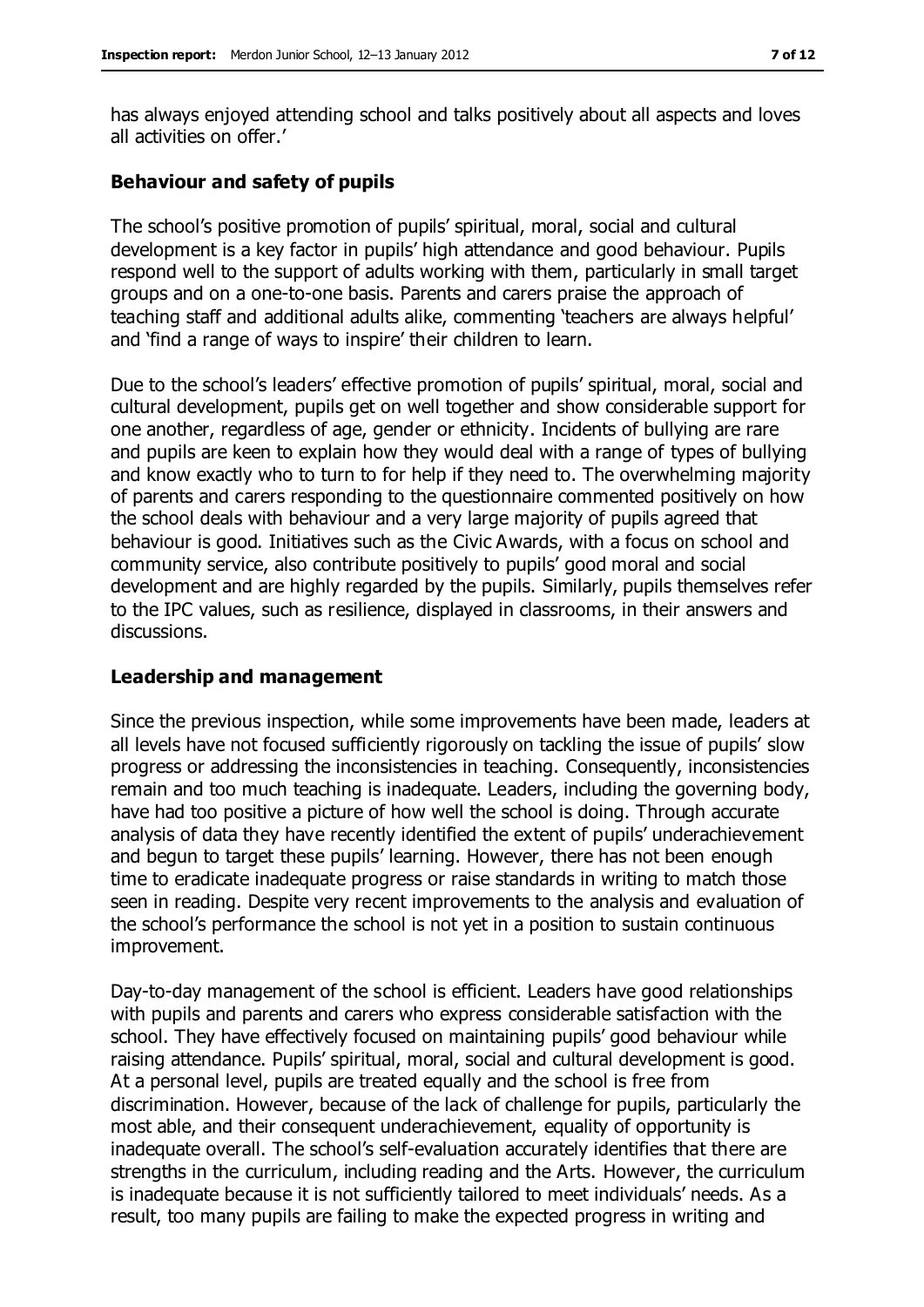mathematics. At the time of the inspection, leaders at all levels, and staff, were seen to play their part in ensuring that safeguarding procedures were adequately met.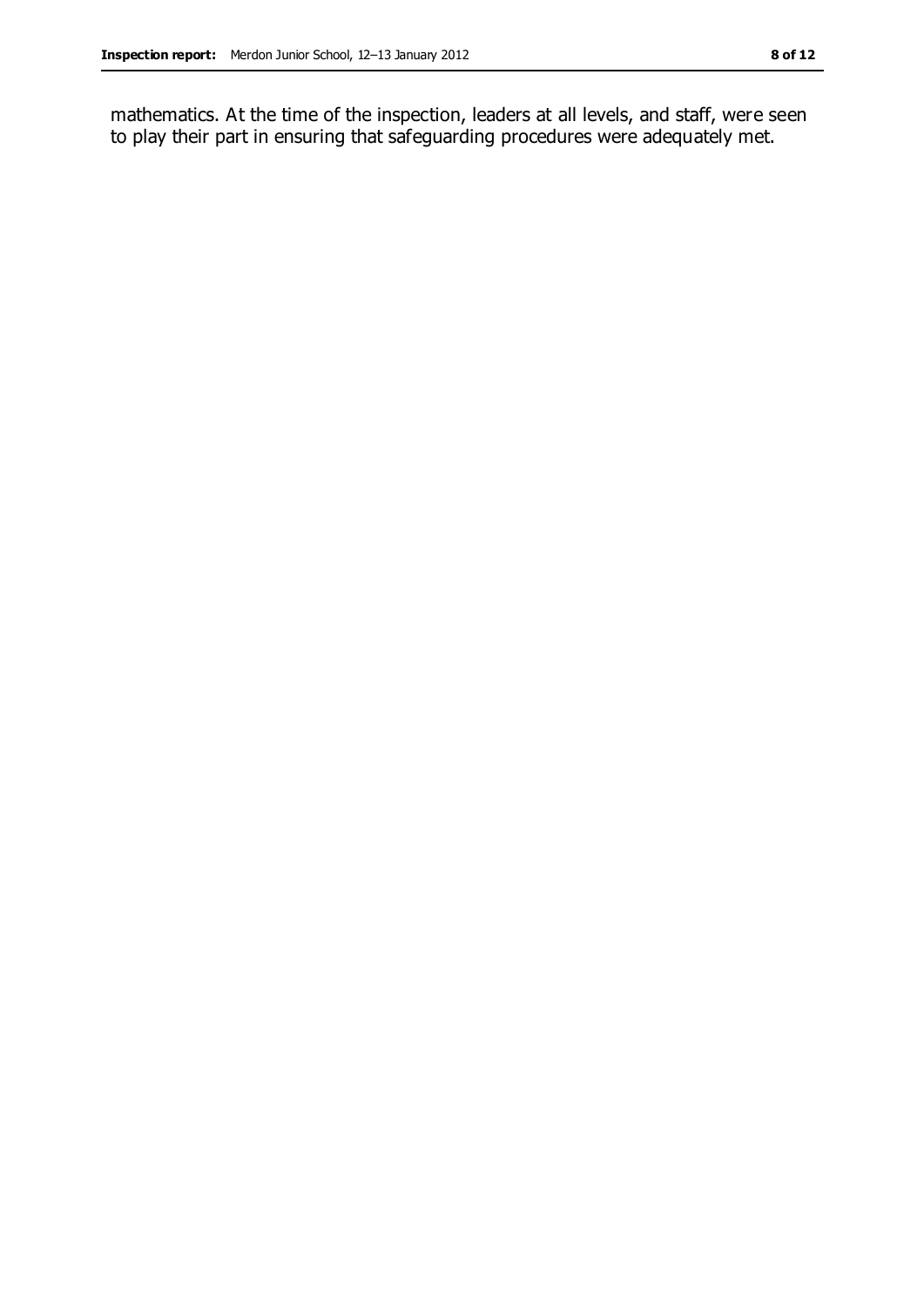## **Glossary**

### **What inspection judgements mean**

| Grade   | <b>Judgement</b> | <b>Description</b>                                                                                                   |
|---------|------------------|----------------------------------------------------------------------------------------------------------------------|
| Grade 1 | Outstanding      | These features are highly effective. An outstanding<br>school provides exceptionally well for all its pupils' needs. |
|         |                  |                                                                                                                      |
| Grade 2 | Good             | These are very positive features of a school. A school                                                               |
|         |                  | that is good is serving its pupils well.                                                                             |
| Grade 3 | Satisfactory     | These features are of reasonable quality. A satisfactory                                                             |
|         |                  | school is providing adequately for its pupils.                                                                       |
| Grade 4 | Inadequate       | These features are not of an acceptable standard. An                                                                 |
|         |                  | inadequate school needs to make significant                                                                          |
|         |                  | improvement in order to meet the needs of its pupils.                                                                |
|         |                  | Ofsted inspectors will make further visits until it                                                                  |
|         |                  | improves.                                                                                                            |

### **Overall effectiveness of schools**

|                         | Overall effectiveness judgement (percentage of schools) |      |                     |                   |
|-------------------------|---------------------------------------------------------|------|---------------------|-------------------|
| <b>Type of school</b>   | <b>Outstanding</b>                                      | Good | <b>Satisfactory</b> | <b>Inadequate</b> |
| Nursery schools         | 46                                                      | 46   |                     |                   |
| Primary schools         |                                                         | 47   | 40                  |                   |
| Secondary<br>schools    | 14                                                      | 38   | 40                  |                   |
| Special schools         | 28                                                      | 48   | 20                  |                   |
| Pupil referral<br>units | 15                                                      | 50   | 29                  |                   |
| All schools             |                                                         | 46   | 38                  |                   |

New school inspection arrangements have been introduced from 1 January 2012. This means that inspectors make judgements that were not made previously.

The data in the table above are for the period 1 September 2010 to 31 August 2011 and represent judgements that were made under the school inspection arrangements that were introduced on 1 September 2009. These data are consistent with the latest published official statistics about maintained school inspection outcomes (see www.ofsted.gov.uk).

The sample of schools inspected during 2010/11 was not representative of all schools nationally, as weaker schools are inspected more frequently than good or outstanding schools.

Primary schools include primary academy converters. Secondary schools include secondary academy converters, sponsor-led academies and city technology colleges. Special schools include special academy converters and non-maintained special schools.

Percentages are rounded and do not always add exactly to 100.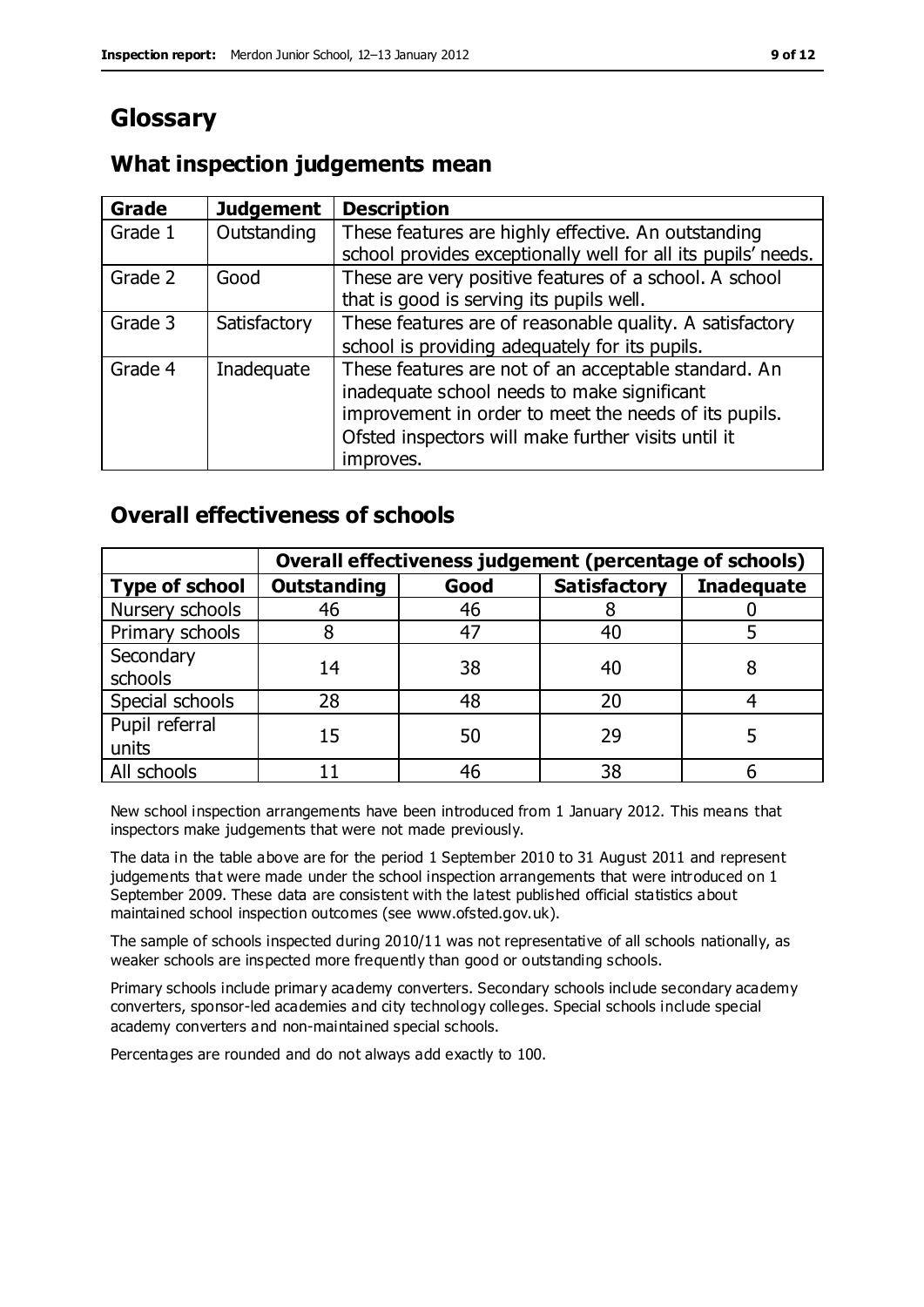## **Common terminology used by inspectors**

| Achievement:               | the progress and success of a pupil in their<br>learning and development taking account of their<br>attainment.                                                                                                        |
|----------------------------|------------------------------------------------------------------------------------------------------------------------------------------------------------------------------------------------------------------------|
| Attainment:                | the standard of the pupils' work shown by test and<br>examination results and in lessons.                                                                                                                              |
| Attendance:                | the regular attendance of pupils at school and in<br>lessons, taking into account the school's efforts to<br>encourage good attendance.                                                                                |
| Behaviour:                 | how well pupils behave in lessons, with emphasis<br>on their attitude to learning. Pupils' punctuality to<br>lessons and their conduct around the school.                                                              |
| Capacity to improve:       | the proven ability of the school to continue<br>improving based on its self-evaluation and what<br>the school has accomplished so far and on the<br>quality of its systems to maintain improvement.                    |
| Leadership and management: | the contribution of all the staff with responsibilities,<br>not just the governors and headteacher, to<br>identifying priorities, directing and motivating staff<br>and running the school.                            |
| Learning:                  | how well pupils acquire knowledge, develop their<br>understanding, learn and practise skills and are<br>developing their competence as learners.                                                                       |
| Overall effectiveness:     | inspectors form a judgement on a school's overall<br>effectiveness based on the findings from their<br>inspection of the school.                                                                                       |
| Progress:                  | the rate at which pupils are learning in lessons and<br>over longer periods of time. It is often measured<br>by comparing the pupils' attainment at the end of a<br>key stage with their attainment when they started. |
| Safety:                    | how safe pupils are in school, including in lessons,<br>and their understanding of risks. Pupils' freedom<br>from bullying and harassment. How well the school<br>promotes safety, for example e-learning.             |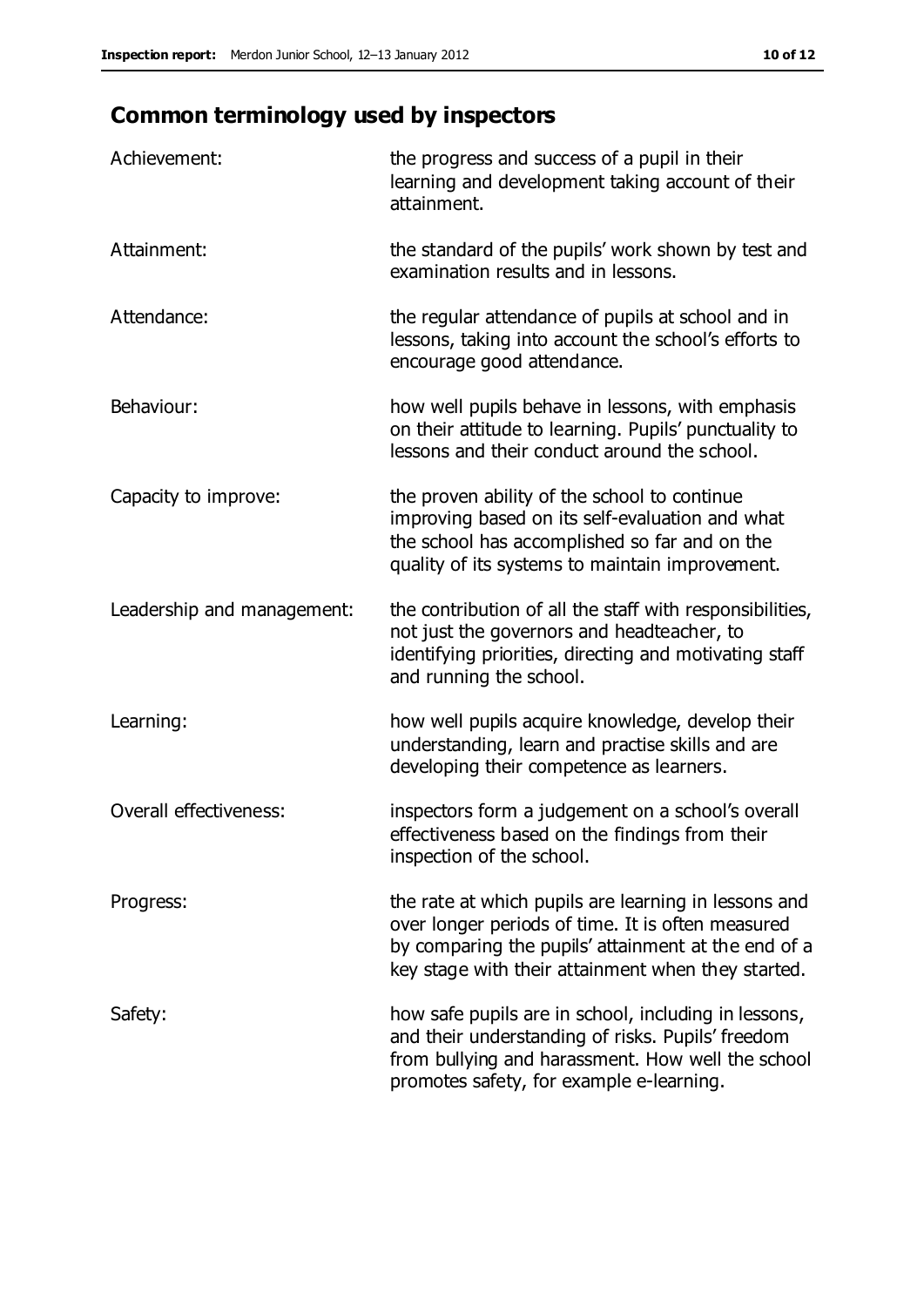#### **This letter is provided for the school, parents and carers to share with their children. It describes Ofsted's main findings from the inspection of their school.**



14 January 2012

Dear Pupils

#### **Inspection of Merdon Junior School, Eastleigh, SO53 1EJ**

Thank you for talking to us and showing us your work when we visited your school. We were pleased to learn from talking to you, and from your responses in the questionnaires you answered, that you like school. We agree that your teachers provide lots of extra activities that you enjoy and make you really keen to come to school. Your attendance is high – well done! We think your school gives you the right help so that you know how to behave well and keep safe.

We found that, although there are things to be pleased about with Merdon Juniors, it does need a lot of extra support in order to put right some of its weaknesses as it is not providing you with a satisfactory standard of education overall. It requires what Ofsted calls 'special measures' for this to happen. Inspectors will visit regularly to check the progress the school is making.

In order to make these improvements, we have asked the adults at your school to do a number of things.

- Make better use of your targets to help you understand how to improve your writing, have higher expectations of your writing skills, and give you lots of opportunities to practise writing in other subjects.
- Make sure lessons in English and mathematics are always challenging enough and you always know the next steps in learning to help you to improve.
- Check regularly to make sure all of you are making enough progress in learning and the school is doing as well as it should.

You can all help by continuing to respect others' values and always using the advice teachers give you on how to improve your work. Thank you again for helping us.

Yours sincerely

Jacqueline Marshall Lead inspector